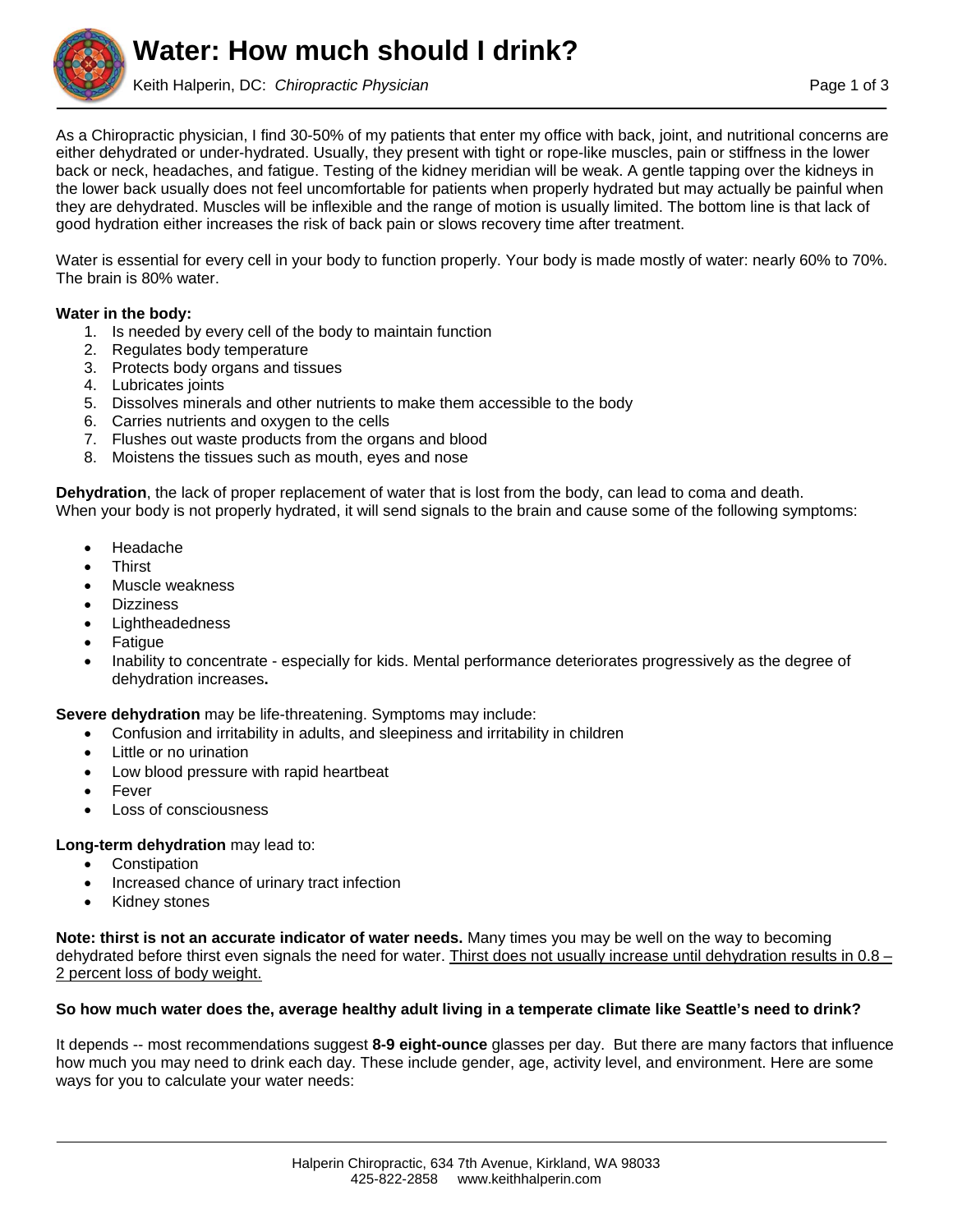

Keith Halperin, DC: Chiropractic Physician **Page 2 of 3** and 2 of 3

# **The replacement approach**:

The average urine output for adults is about 1.5 liters per day (about 6 cups). You lose (in a normal day) an additional liter (about 4 cups) of water a day through sweating, breathing, and bowel movements. Total = about 2.5 liters/day

Food usually accounts for 20-30% of your daily intake of water, so if you drink 2 liters of water each day (a little more than 8 cups) along with your normal diet you will replace the water lost.

## **The 8x8 rule:**

Another approach is to drink 8 glasses, each filled with 8 ounces of water, per day (about 1.9 liters). Easy as it is to remember, it is not backed by research.

#### **By diet:**

The Institute of Medicine advises that men consume about 3 liters (about 13 cups) per day and that women consume about 2.2 liters per day (about 9 cups)

## **Urine color: (the easiest to remember)**

Perhaps one of the easiest ways to test if you are drinking enough water is by the color of your urine. Urine should be either clear or the color of pale straw. If it is dark-colored or amber (note that B vitamins may turn urine bright yellow), you are dehydrated. This is a great method to use in order to teach your children to drink more water each day.

## **Factors that influence water needs:**

- **Environment**: Hot or humid weather can make you sweat and requires the intake of more water. Heated indoor air can also cause your skin to lose moisture in winter. Altitudes higher than 8,200 feet may influence water needs. Urination and more rapid breathing at these altitudes use up more body fluid.
- **Illness and disease**: When you're sick and your body temperature goes up, you lose more fluid. Fever or vomiting also adds to water loss. Diabetes and heart disease require a larger intake of fluid also.
- **Medication:** Heart medication, diabetes medications, antidepressants, allergy and cold remedies, as well as others, require a greater intake of water each day.
- **Pregnancy and breastfeeding:** Expectant mothers or those that are breastfeeding need a lot more fluid to stay hydrated. Most recommendations are for women to drink 2.3 liters (10 cups) of fluid daily. Women who breastfeed consume 3.1 liters (about 13 cups) of fluids per day.
- **Alcohol:** Alcohol may severely dehydrate the body, as well as use up needed minerals and electrolytes.
- **Children:** As their bodies grow and develop young children, need a larger amount of water in proportion to their body weight. The standard recommendation for children is at least 6-8 glasses (1.5-2 liters/day), spread out during the day, including at least 3-4 eight-ounce glasses per day at school.

During times of increased exercise you may require even more rehydration. For a 10-year-old child weighing 30kg (pounds), one to two large glasses of water weight are lost during a typical PE class or from running around the playground while on break.

By the time children feel thirsty, their mental performance may have deteriorated by 10% -- with attention, concentration and memory all being adversely affected.

The Institute of National Academies includes a separate category for **boys aged 14 and ove**r, who require a higher average fluid intake of 2.6 liters per day (about 11 large glasses).